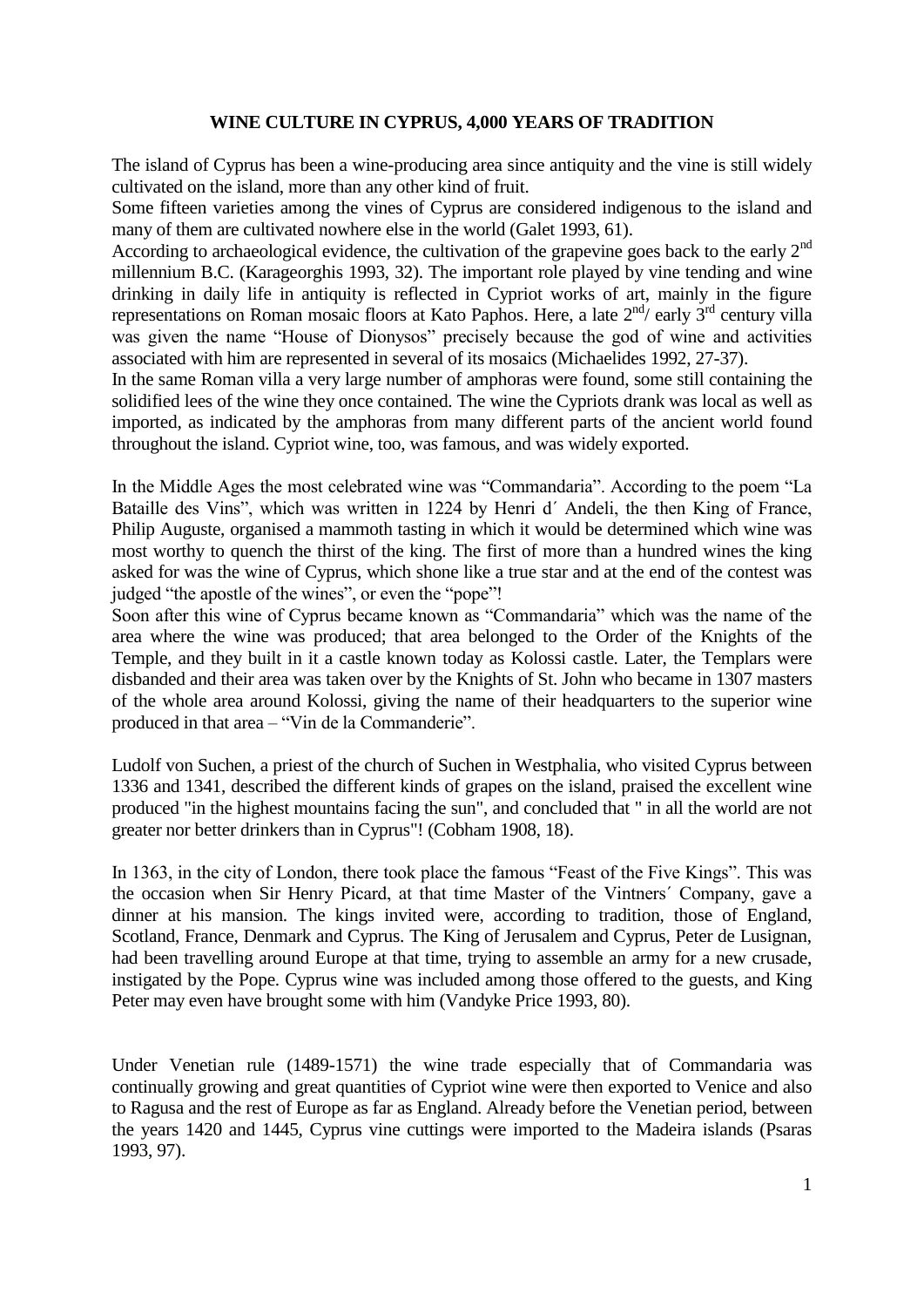During the period of Ottoman rule (1571 - 1878) and the subsequent period of British administration (1878-1960), the Cypriot wine continued to be a main product and one of the principal articles of export. It is often mentioned in travellers' accounts, consular reports and historical documents. Estienne de Lusignan, a Cypriot writing in 1580, refers to the wine of Cyprus as "the best in the world", a view which, as he mentions, is confirmed by Saint Bernard, Saint Thomas Aquinas, Saint Hilarion and Saint Gregory. The latter believed that Solomon planted in his garden some vines which he had transported from Cyprus (Lusignan 1580, 222).

In 1683 Cornelius van Bruyn made interesting comments on the wines: "They are excellent and when drunk on the spot are very different from the same wines after export to other countries... on the journey they acquire a certain taste of pitch, which partly helps to preserve them. I have drunk wine here over thirty years old; it had a very pleasant taste and a beautiful colour, and was so oily that it adhered to the glass like eau de vie..." (Cobham 1908, 242 - 243).

Wine was traditionally kept in large earthen jars, the inside of which is coated with pitch to prevent the earth from drawing the wine. Furthermore, wine was transported in leather skins which were also covered inside with pitch to keep them from leaking.

It is worth mentioning that this kind of treatment was an ancient custom evidenced in pitched wine amphorae found in Paphos (Karageorghis 1993, 42). It persisted until the manufacture of the last wine jars - made in Phini in 1972 - and even the gourds in which wine was served until the previous generation, were always pitched.

Other attributes of the local wines, on which visitors made comments, were the quality and colour but more persistently the strength of the wines. The Augustinian monk Jacobus de Verona, who stayed in Cyprus twenty days in 1335, mentions a native wine called Marea, the strength of which if it were drunk neat "would burn up a man's entrails... anyone who would drink it must put one glass of wine to four of water, and even so it is strong enough" (Cobham 1908, 18). In 1683, van Bruyn mentions red wines and white wines "both excellent, but so strong that for ordinary use you have to put twice as much water as wine. I do not remember ever meeting with stronger wine" (Cobham 1908, 243). In 1801, the Rev. Edward Daniel Clarke gives further comments on the strength of Commandaria: "A greater proof of its strength cannot be given, than by relating the manner in which it is kept; in cascs neither filled nor closed. A piece of sheet lead is merely laid over the bung-hole; and this is removed almost every day, whenever persons visit their cellars to taste the different sorts of wine proposed for sale. Upon these occasions, taking the covering from the bung-hole, they dip a hollow cane or reed into the liquor, and by suction drawing some of it, let it run from the reed into a glass" (Cobham 1908, 380). This smart way of wine tasting is illustrated in a presentation of a Cyprus wine cellar dated c 1890, and is still practised (**Fig 1**).

Apart from the Commandaria, the superiority of which over all the other wines of the island was indisputable, morocanella of a fair quality is mentioned, as well as a very good muscat wine, the "mavro" (black), xynisteri, flurico, cocchinoro and others (Doazan in Kyriazis 1931, 285). All these depended on the varieties of local grapes, which were used both for table consumption and for wine-making.

This paper focuses on the period from the 18th to mid-20th century in an attempt to elucidate the following aspects of the Cypriot wine:

\_ The entire process from the cultivation of vine to the production of wine (from the grape to the vat)

\_ The economic aspect of wine (distribution, trade)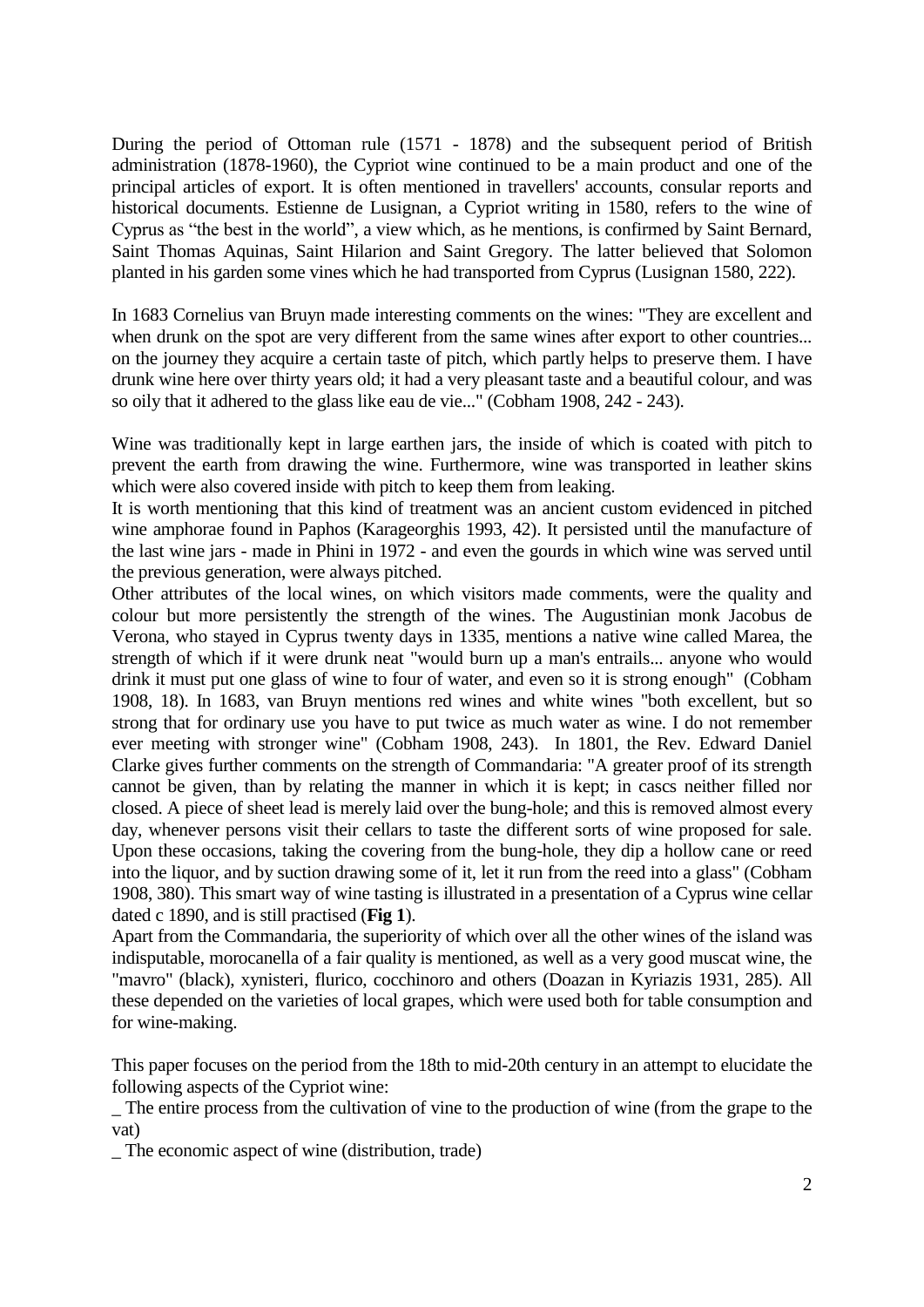\_ The importance of wine and its by-products in nutrition

\_ The cultural aspect of wine, its role in traditional life and relevant customs and rites.

## *From the grape to the vat*

References to viticulture in the past are largely limited to wine. Our basic source of information about vine planting to harvesting and wine making to marketing during the 18th century is the study *Wines of Cyprus*, 1772, by Giovanni Mariti, Correspondent Member of the Academy of Agricultural Experts of Florence, who spent seven years in Cyprus, from 1760 to 1767.

What we read in Mariti's study is not very different from the viticultural practices as described by Doazan, the French consul at Larnaca, in his comprehensive report dated November 18, 1855, on vine-growing in Cyprus. In the same year A. Gaudry in his book *Recherches Scientifiques en Orient* devoted a long chapter to viticulture and wrote that Cyprus wines were justly among the best in the world.

Viticultural practices did not change much from that time until the 20th century. Traditional methods of cultivation are still used today in some vine growing areas, especially on the Troodos mountains.

Vine growing has always been a very demanding business, associated with much toil and many difficulties. As a Cypriot proverb says, "a vine needs a hump-backed man". In the hilly areas vineyards were planted in terraces and dry stone walls had to be built in order to help retain moisture and prevent soil erosion. The ground had to be ploughed three times with a wooden plough driven by oxen. The vine cuttings used to be buried in order to develop roots and they were left in the ground until their planting (Doazan in Kyriazis 1931, 285, and Rizopoulou - Egoumenidou 1989, 20). The method of planting and the instrument used is similar to that described by Mariti and bears the same name, *scala*. It was an iron rod pointed at the end, and the cultivator had to put his foot on it and push it into the ground (Mariti (1772) 1984, 38-39. See also description by Doazan in Kyriazis 1931, 285). The traditional *scala*, still employed, was V-shaped with wooden handles and an iron end, and is used in the same way (**Fig. 2**). Planting was a co-operative affair; relatives and friends used to help and at the end they participated in a feast.

The labourers took particular care to uproot all the weeds that grew among the vines. The latter were also pruned to retain their short stunted shape, which still characterises the vineyards of Cyprus. Pruning was necessary and, according to the proverb, the vine itself called for it: "Give me hits to the head and I will give you wine in the jar". Saint Tryphon, who, as is believed, protected plantations from harmful insects, is represented holding a pruning hook  $(18<sup>th</sup>$  century wall painting in the church of Arpera, Tersefanou) (**Figs 3and 4**).

According to Mariti, at harvest time the workers gathered the grapes, put them in baskets made of wicker or reeds and loaded two or four of them on each donkey to carry them to the house, where they spread them on terraced floors (Mariti (1772) 1984, 45, 47). According to Etienne De Lusignan, the ripe grapes were left on the flat roofs of the houses in the sun for three days, so that "its ardour might consume whatever water might remain in them. Then, being trodden, and the pips and stalks removed before fermentation, the wine which afterwards was made was of a great perfection" (Lusignan 1580, 223). Mariti's description of the pressing of the grapes is very illuminating: "Then by hand with shovels they take up the grapes from the terraced floor and move them to a room they call Linos which slopes down on one side and is polished or paved with tiles or covered with boards. Here they throw the grapes and trample them and beat them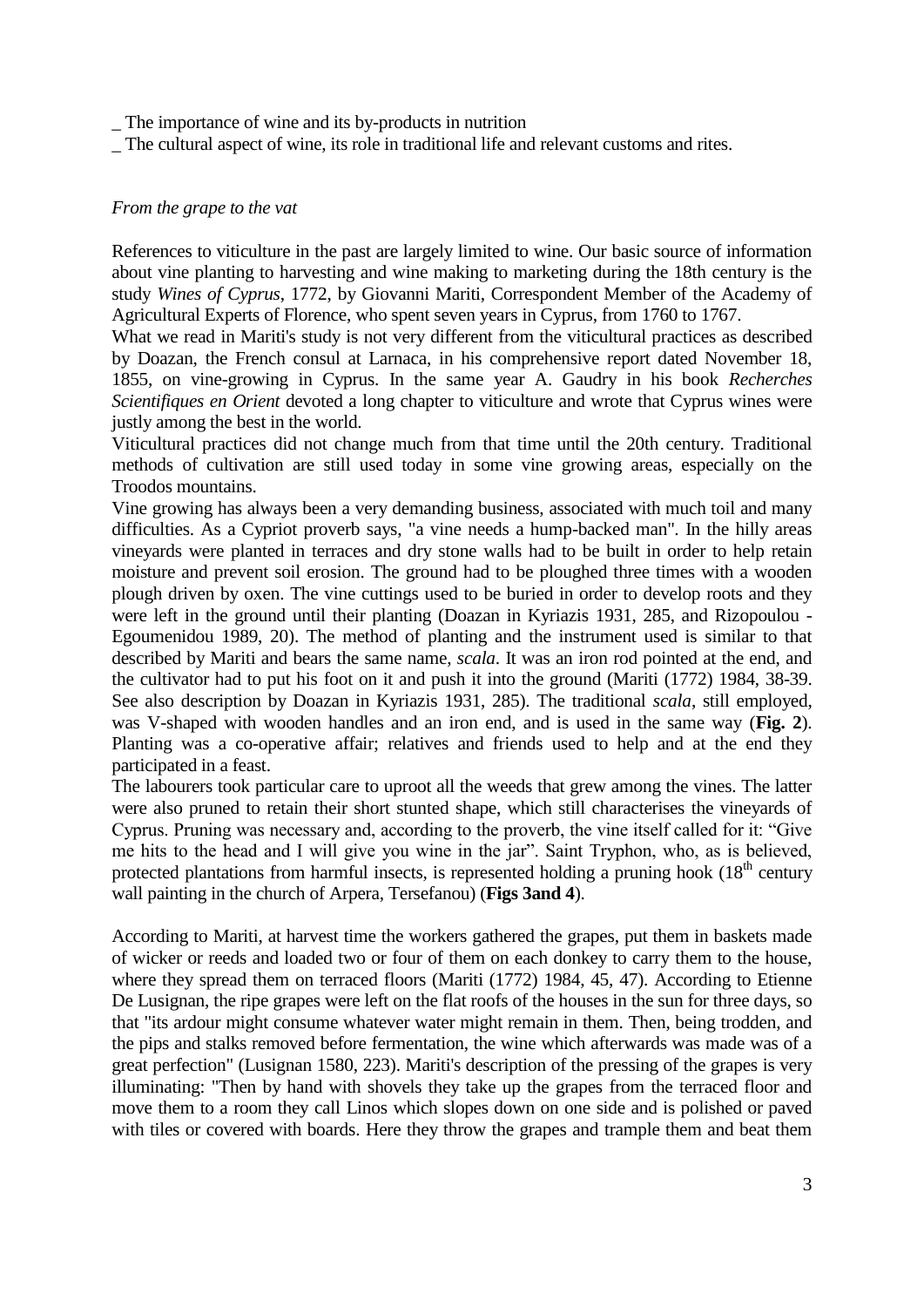with mallets and gradually put them through the wine-press which they call Patitiri, and they repeat this operation once or twice if necessary" (Mariti (1772) 1984, 48).

The traditional wine-presses are still known by the ancient name, *Linos* (recalling the feast *Linaia* in honour of the god Dionysos), and were in use until a few decades ago. The installation was housed in a spacious oblong room covered with a flat roof and functioned with the help of a long beam, actually two beams one on top of the other, which acted as a lever. The lever passed between two pillars which restricted its movements and at the same time supported the roof. One end of the beam entered a deep opening in the rear wall which acted as a fulcrum to the lever of the press. The other end of the beam was penetrated by a screw, the lower end of which was fixed into a heavy stone weight. The section of the winery to the side of the fulcrum was built at a higher level and separated from the rest. It was this part that was used for the pressing of grapes, which were stored on this raised platform, called *tzyathi* (from the ancient Greek word κύαθoς, κυάθιov, meaning a bowl). The functioning of the wine-press was based on a lever system of the second type, like a nutcracker. The stone weight at one end of the beam counter balanced the grapes at the other end. The weight was raised and lowered when two or three men turned the screw, and the grapes, which were covered with layers of planks, were pressed accordingly (**Figs 5 and 6**). The must (grape juice) ran through a hole in the lower part of the *tzyathi* in a big jar half-buried in the floor. Such large wineries belonged to rich families or to many owners collectively. Several stone-built structures which housed this type of wine-press are still preserved in vine producing villages, and representative examples have been declared "Ancient Monuments" and restored by the Department of Antiquities. An original installation, however, had survived only in the wine-press of the village of Lania, a copy of which has been reconstructed in a similar winery in the neighbouring village of Omodos, both in the district of Limassol. A spacious winery which was used by the whole community is preserved in the small village of Fikardou. Its date is carved on its wooden door: 1774 (For this type of wine-press see Sinos 1984, 360 - 363 and Rizopoulou - Egoumenidou 1989,  $20 - 22$ ; it has also been described by Doazan in Kyriazis 1931, 293 - 294).

Another simpler and less expensive type of wine-press was common in villages where small scale viticulture was the main occupation of the inhabitants. The apparatus is still to be found in the corner of a ground floor room in old houses (**Fig. 7**). The horizontal beam, through which passes the screw, is fixed in the corner walls. The grapes spread on the flat roof (*doma*) are thrown through an opening (*louros*) to a stone area (*tzyathi*), enclosed by a low parapet. The opening usually consists of a bottomless jar incorporated into the flat roof. The grapes are first trampled on the pressing ground and then pressed in a barrel. In order to do this, the screw is rotated with a wooden or iron bar (*liveri*). The pressed grapes are spread again on the paved area to be beaten with a long piece of wood (*matsouka*). The above procedure is repeated until all the juice has been extracted. The juice runs through a hole in the lower part of the parapet into an earthenware jar (*podoshi*, from the verb υπoδέχoμαι which means receive) half-buried in the floor, before being transferred into large wine-jars for fermentation.

Must could also be extracted by men pressing the grapes barefoot at the *patitiri*. The latter could be a stone-built pressing ground or, according to Doazan's report, a jar with a wide open mouth (Doazan in Kyriazis 1931, 296). Furthermore, there is the grinder (*alestiri*), still in use today for pressing grapes. It consists of a wooden trough with two cylinders inside which, when set in motion by hand, crush the grapes. The must is poured into a jar placed under the grinder.

The procedure of fermentation is as described by Mariti: "Once the must has been transferred to the other jars, they keep it boiling for the required period of forty days. The jars are never filled to the brim so that when the must effervesces it does not overflow... Others adopt a different method. When the must is put in the jars, they seal the mouths, leaving only a small hole so that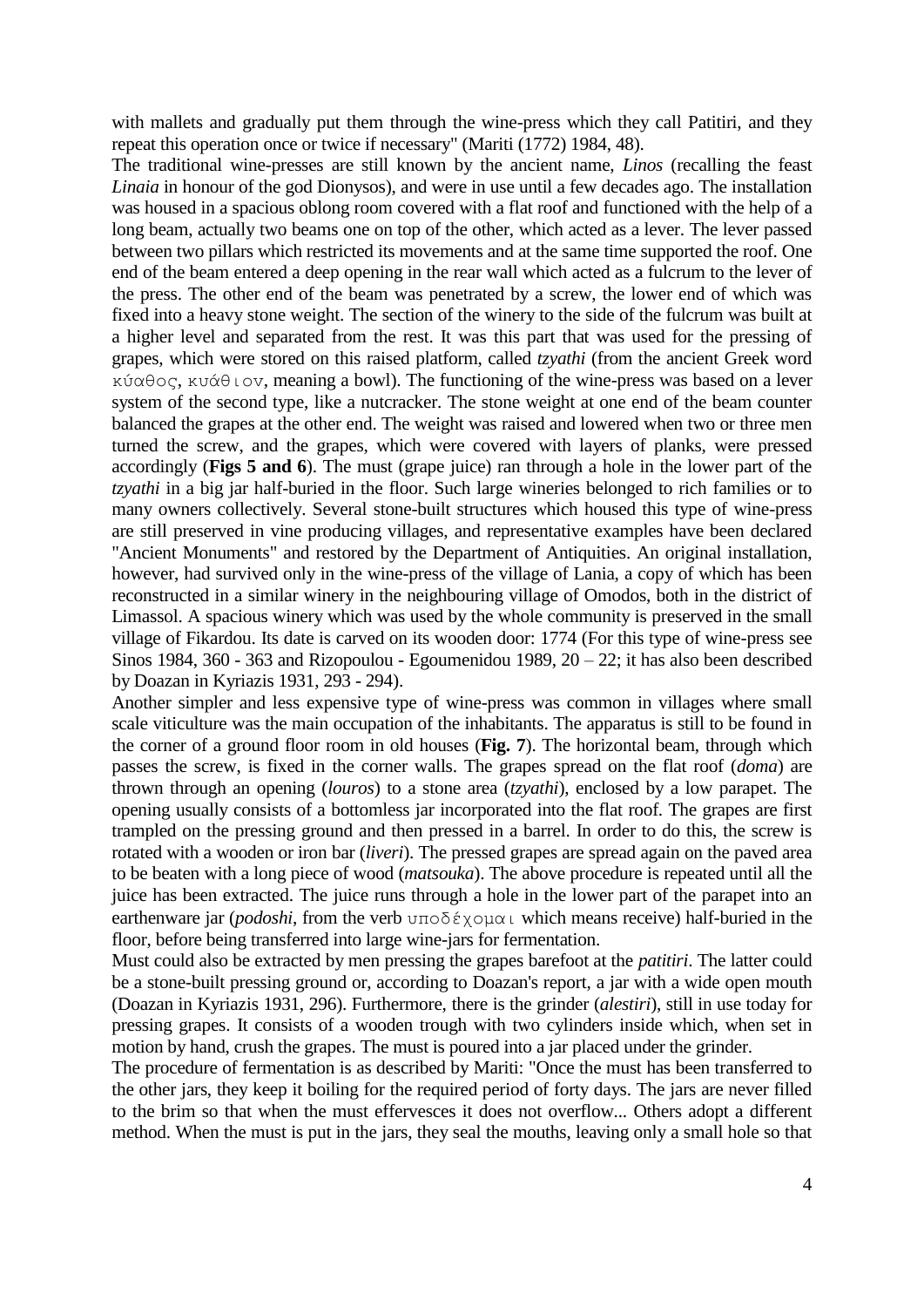it can receive air and breathe while it boils and on the island this method is considered the best" (Mariti (1772) 1984, 51).

Thousands of huge wine jars (*pitharia* from the ancient word pithoi) are still found in the storerooms of old houses in the wine producing villages all over Cyprus (**Fig. 8**). They have a pointed bottom and their lower part is usually buried in the ground. Many of them are recorded in 18th century registers of property belonging to monasteries, very often in association with wine-presses. Their presence testifies to the wide consumption of wine.

In monasteries there was a long tradition in wine making, since many of them are built in mountain regions where vines were cultivated and wine had been made for centuries before. Consequently, many wine-presses are found in the possession of monasteries.

From the countryside wine was transported in skins pitched or tarred inside, to Larnaca, the main port of the time. There, according to Mariti, the wine was emptied into barrels, usually fitted with iron hoops. Mariti mentions that some merchants had in their stores, besides barrels and the usual earthenware jars, "vats expertly made with a good glaze". In such containers wine remained for a year (Mariti (1772) 1984, 67, 69).

According to the inventory of property of the rich merchant Evangelos Peristianos (1787), in his "workshop" in Larnaca were found, among a surprising variety of other items, wine containers recorded as *papamanolides* (Rizopoulou – Egoumenidou 1998, 53, note 42). In the Aegean islands, the name *papamanolis* was applied to 18<sup>th</sup> century and later wine-jugs with stamped human masks on the neck (Korre – Zografou 2000, 38-42). In Cyprus, only one example of a jug with such a bearded face has been preserved, in Larnaca (**Fig. 9**) (Rizopoulou – Egoumenidou 2006, 256-259). In my opinion, by comparison with Aegean examples, the Cypriot jug can be identified as a *papamanolis* and can further be connected with the salt-glazed stoneware ceramics which were originally produced in Germany (Cologne) and later in England (mainly in the factory established in 1672 by John Dwight at Fulham) (Hildyard 2001, 128-129).

Barrels with iron or wooden hoops are also recorded among the personal belongings of Evangelos Peristianos, in Larnaca (Rizopoulou - Egoumenidou 1998, 19 and 35, note 69), and Doazan reports as late as 1855 that earthenware jars and skins were the only wine containers in Cyprus, so that a cooper could find work only in Larnaca and Limassol - the second port of the island in importance. What is even more important is the lack of proper cellars for storing wine; these cellars, known as *cannabis*, built slightly under ground and containing barrels in two or three rows, were to be found in Larnaca and Limassol and were used exclusively for the Commandaria (Doazan in Kyriazis 1931, 297 - 298). About 90 years earlier, however, Mariti refers to the storage places in Larnaca as being long rooms with barrels placed on beams or low walls. He states: "the storage places are always on the ground floor and there are no underground cellars" (Mariti (1772) 1984, 68).

In 1856 a traveller published anonymously in the *Dublin University Magazine* (No. CCLXXXIV, Vol. XLVIII, August 1856, pp. 175 - 189), under the title "Cyprus", a text with three chapters, the first of which is devoted to "The Wine Cellars of Salina" (Salina is only a mile from Larnaca proper, which lies inland, and takes its name from the saltpans in the vicinity).

His description of the wine cellars recalls oriental fairy tales; they were "caves of considerable dimensions, partly artificial, partly natural, in which the inhabitants of old saved the most precious treasures from the grasp of the Levantine pirates, the entrances being curiously concealed". The traveller and his friends visited the wine cave of a Cypriot. Passing through arched and narrow passages in sandy ground, they emerged into a wide and spacious vault ("into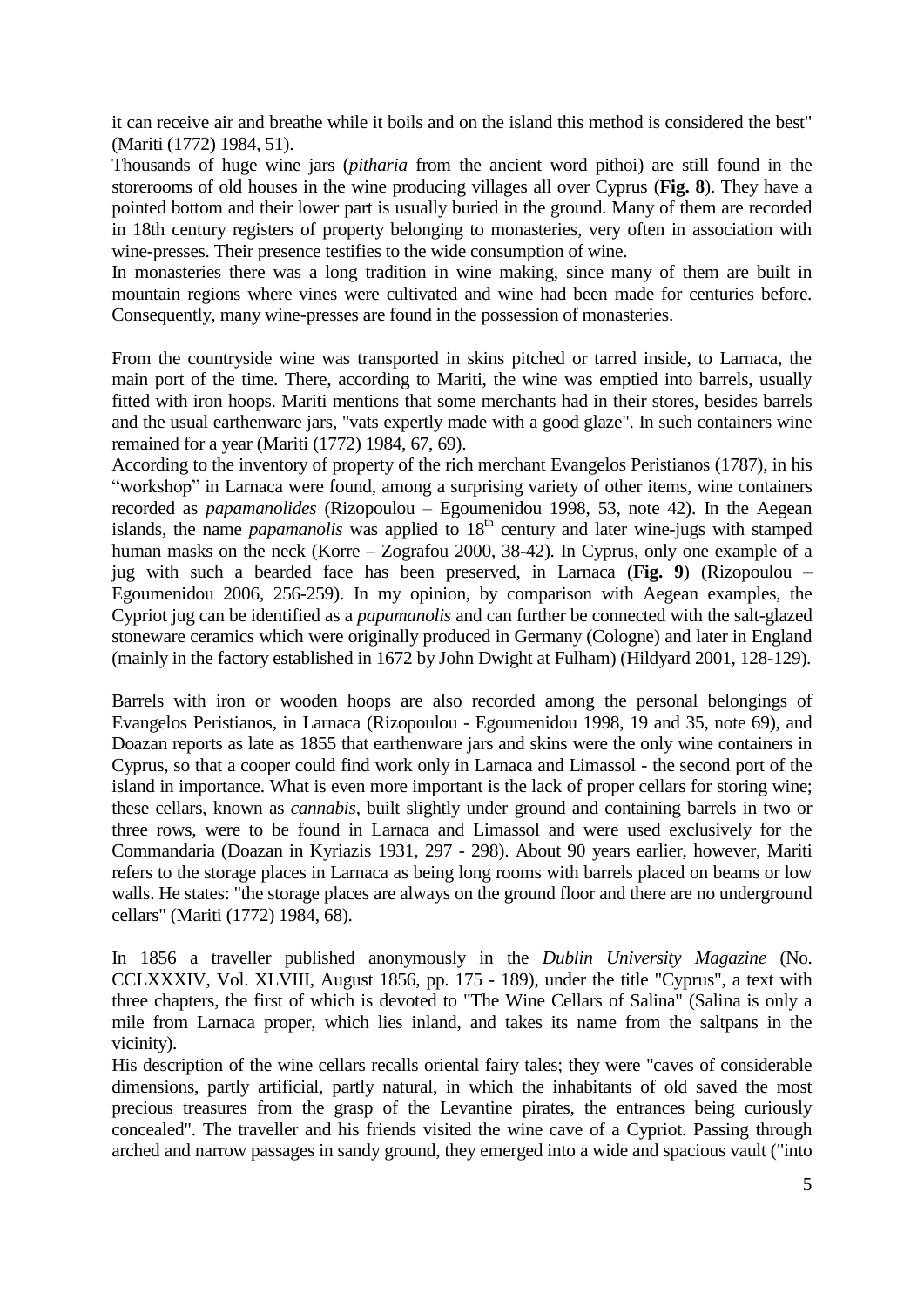a huge bell of sand") with twenty or thirty jars and casks at the further end. All of them contained Commandaria, some twenty years old. The wine they tasted was ice cold and the whole space was very cool. The host assured the guests that the air circulated freely by a thousand minute channels through the sand above. The chamber was dark and illuminated with torches held by the servants (op.cit. pp. 176 - 177).

A very important feature of the good wine was the lees, a thick layer of dregs deposited in the barrel. The lees, called also *mana* (mother) or flowers of wine, were thought to have the property of maturing and clarifying the wine, of giving it "body", aroma and flavour. New wine, having kept for two years in a barrel with lees 60 - 80 years old, became as good as a 10-year old wine (Doazan in Kyriazis 1931, 298 - 299). According to Mariti, barrels with a rich deposit of lees, if one could find them on sale, cost four times the price of a barrel without lees (Mariti (1772) 1984, 70–71). Even now, Commandaria is bottled after careful blending through the traditional system known as the "mother" system (*mana*), which is the topping up of selected old stocks with younger ones. With this system, high quality and uniformity is secured (Psaras 1993, 104).

From what remains after the must has been pressed from the grapes, people in Cyprus still extract - as they did in the past - an excellent aquavite called *zivania*. For the production of *zivania* a special still is used which consists of a bronze cauldron covered with another spouted cauldron made of bronze or sometimes of pottery. The distilling of *zivania* is carried out in the open or under shelter (**Fig. 10**). The still is filled with grapes or the remnants after pressing for wine, and placed on a hearth; the joints are sealed with clay or dough. The spout of the upper cauldron is connected with a tube passing through a large jar. Pressed grapes are boiled in the cauldron to produce vapour which condenses as it passes through the tube in the jar, containing cold water. The spirit drips from the aperture of the tube and is collected in clay jugs. *Zivania* is produced in this traditional way in many villages throughout Cyprus.

In 1855 Doazan refers to a factory for making spirit in Limassol, equipped with stills brought from Trieste (Doazan in Kyriazis 1931, 302 - 304).

### *The economic aspect of wine*

Throughout the period under consideration, the wines of Cyprus have played an important role in export trade. Where were the wines shipped?

Referring to the markets for Cyprus wine, Mariti informs us that most of it was exported to Venice, where it was largely consumed, even in the cafes. But the Venetians never bought wine older than 18 months and paid only a piastre per *couza*. The older and finer quality was sent to France, Holland and Tuscany, and cost from 2 1/2 to 3 piastres per *couza* (Mariti (1772) 1984, 88, and Mariti (1769) 1971,115 - 116). In 1815 Turner ascertains that most of the one year old wine was exported to Venice and some to the Black Sea, while the commonest red wine and the weak white brandy (*raki*) were sent to Turkey and also supplied European ships docking at the island (Cobham 1908, 426). About the middle of the 19th century, according to Doazan's report, Cyprus provided Egypt, Syria and the Archipelago with all kinds of its wines. Two new markets were Genoa and Leghorn. Dark-coloured wines were usually sent to Alexandria (Egypt) and Beirut. Chios used Cypriot wine to make its famous mastic brandy (Doazan in Kyriazis 1931, 305-308).

During the second half of the 19th century large quantities of all sorts of wines were exported to Egypt, Turkey, Syria, Trieste and Venice, some of the older and better qualities to France and Italy (Vice-Consul's White report in Papadopoullos 1980, 82 - 83; for other consular reports see Savile 1878,106 - 108).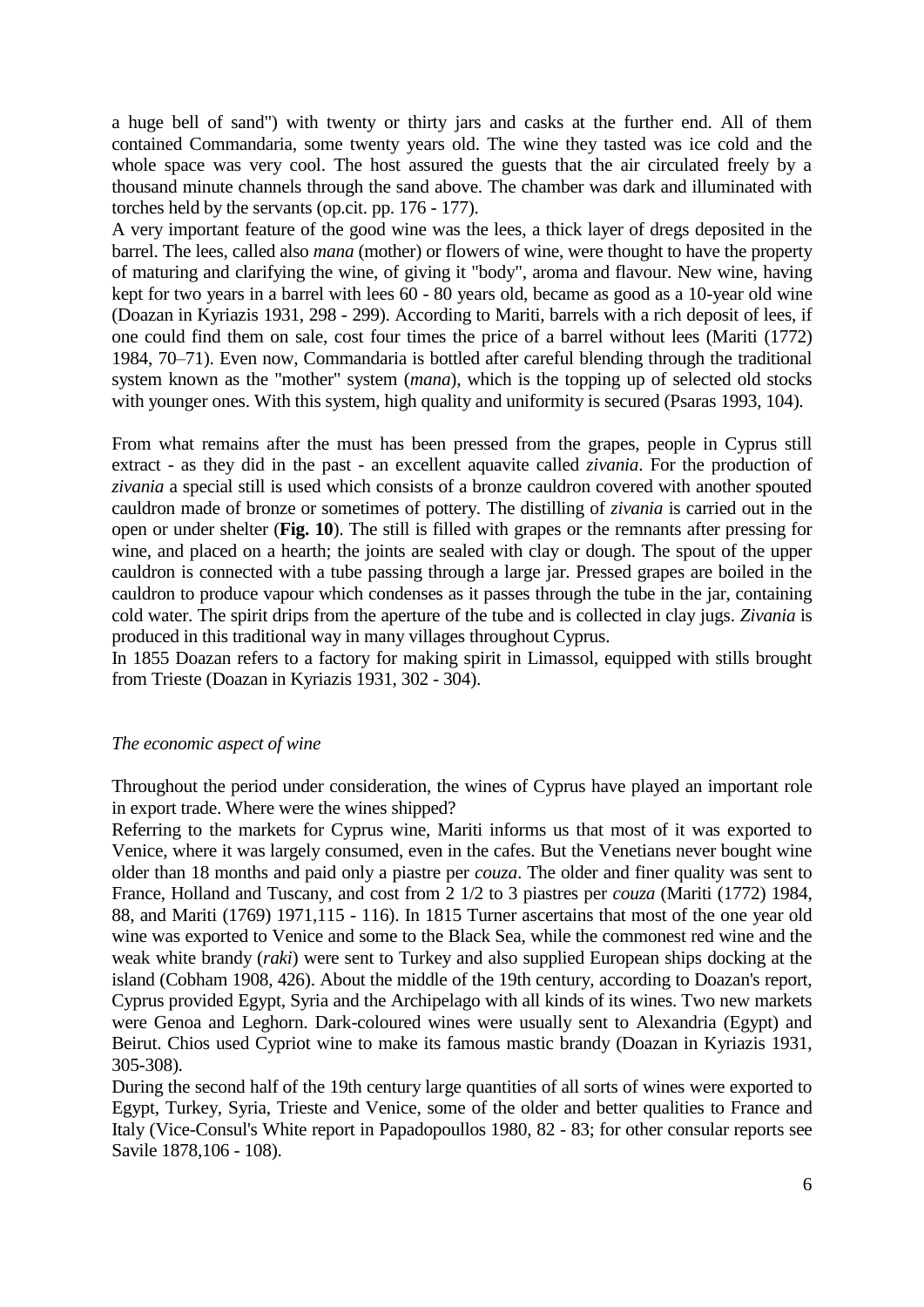In the 18th century the wine trade was based in Larnaca, the main port and the seat of European consuls and merchants for many centuries. According to the report of the French Consul in Larnaca, Benoit Astier, for the years 1776 to 1781, common wine, old and new, as well as Commandaria, were exported by local but mainly by foreign merchants - Venetians, Neapolitans, British and Ragusans – who controlled 61,67% of the trade in general (Pouradier Duteil-Loizidou 1991, 334, tabl. III, VI, IX, X).

From the second half of the 19th century exports were shipped mainly from Limassol, in the vicinity of which the principal wine-producing districts are situated.

During the period of British rule, more specifically from 1887 to 1958, the production of wine ranged between over 2,000,000 and about 3,500,000, according to the *Cyprus Blue Books* and the *Annual Reports*, *Department of Agriculture* (Christodoulou 1959, 161).

In 1927 an attempt was made by the Governor of Cyprus, Sir Ronald Storrs, to promote wine exports to Britain by maintaining a prescribed standard. For this purpose, wine exports to Britain were controlled by a licence which, however, was issued only to one local firm, thus creating a "controversial wine export monopoly" (Georghallides 1985, 123, Angelides 1996, 214-217).

In the first half of the  $20<sup>th</sup>$  century, the Cyprus vine industry was jeopardised by the sudden expansion of vine cultivation which was encouraged because of the destruction of all the European vineyards by phylloxera. Cyprus was a phylloxera-free country and the cultivation of the vine was expanded to unrealistic levels in order to satisfy the great demand for wines.

During the two World Wars dramatic booms occurred. Cyprus wines became popular primarily because of their low price. In the 1940s, there was an increased production of stronger beverages such as aged brandies and ouzo, as a result of experiments conducted by Crown Colony chemists and Cypriot wine producers (Angelides 1996, 219 - 220).

Soon after World War II, the Colonial Government introduced the first legislation for the protection of the Industry, and the first law cited as the "Appellation Protection Law" was decreed in 1950.

By late 1950s, according to the study of D. Christodoulou on the evolution of the rural land use pattern in Cyprus, vine-growing accounted for 8% of the agricultural land and 8% of the gross agricultural output. It was the main livelihood of about 30,000 families, but it supported many more and it also fed various other industries (Cristodoulou 1959, 162). In the early 1990s vines grew on more than 10% of the total cultivated area and contributed about 7% of the total value of agricultural production. Almost one quarter of the agricultural population of the island was still engaged in viticulture, at least part-time, and derived a large proportion of their income from the vines (Roumbas 1993, 47).

The first wine manufacturing company was established in the year 1844 in Limassol. All four major wine companies, which have now become highly organized wine industries, are based in Limassol, while over a dozen smaller wineries are found in rural areas. The production of good quality wines in monasteries can be seen as a revival of an old tradition.

In 1958, on the recommendation of Professor Vranas of Montpellier, France, new varieties were introduced to Cyprus with a view to widening the potential of Cypriot grapes and produce wines of the high standard demanded in today's world markets. The most suitable varieties were introduced into local vineyards according to a replanting scheme started in 1970 ( Karamichalis 1993, 8).

In 1990, the Council of Ministers issued an order which prescribed the geographical area "Commandaria" by defining the villages concerned and their administrative area, as well as the wine with controlled Appellation of Origin "Commandaria", and the conditions it should comply with.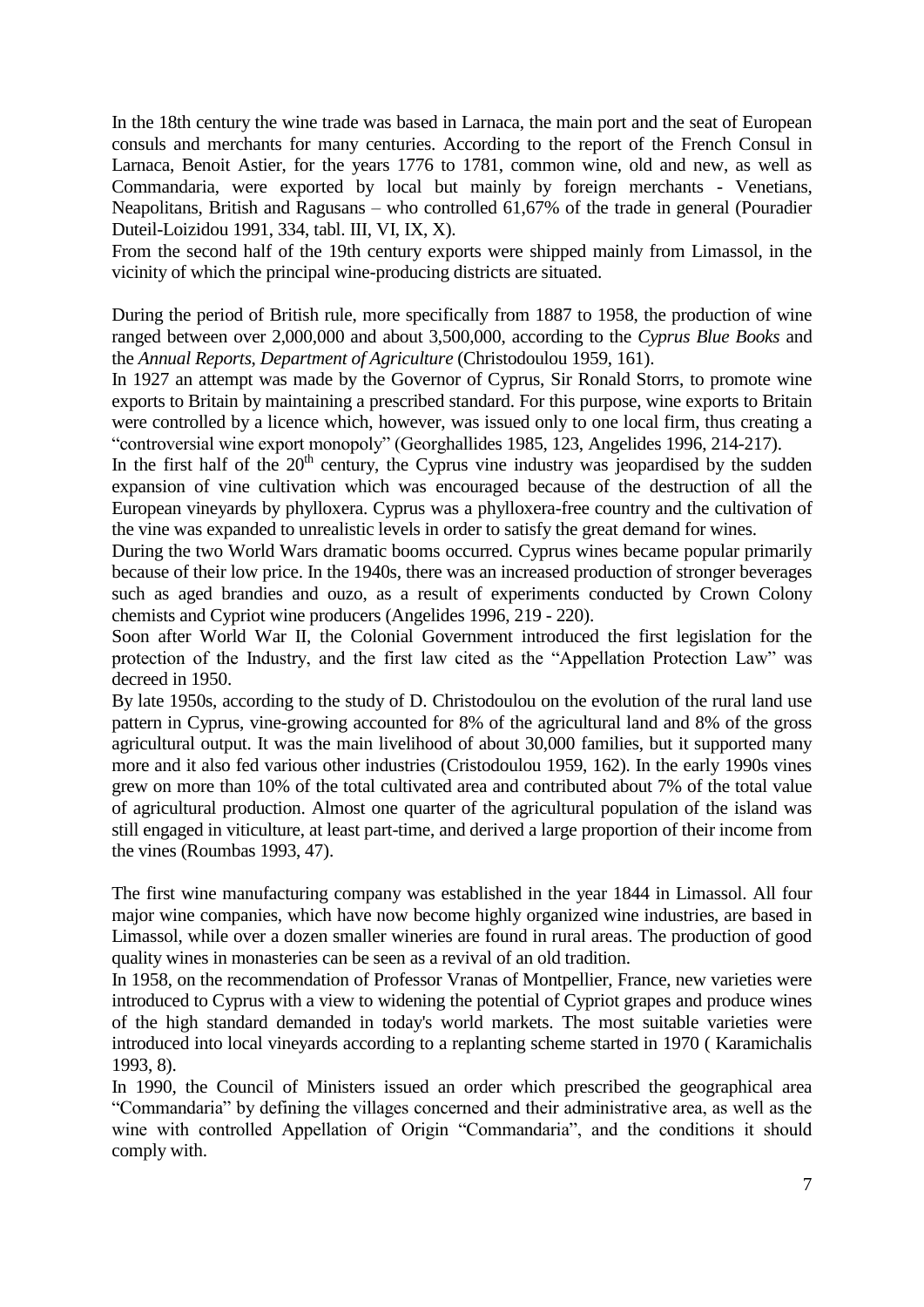Commandaria is the romantic noble wine with the longest life of all wines of the world; old stocks of 100 years of age justify and confirm its fame and its appellation "the Apostle of Wines".

Today the wines produced by the Cypriot wineries are exported throughout the world.

## *The importance of wine and its by-products in nutrition*

"Perhaps there is no part in the world where the vine yields such redundant and luscious fruit. The juice of the Cyprian grape resembles a concentrated essence", noted Clarke in 1801 (Cobham 1908, 380). Grapes were eaten as a fruit but more often consumed as raisins. Those called *zabib*, fine large and black fruits, dried naturally by the sun, are mentioned by Porcacchi in 1585 (Cobham 1908, 166).

The thick and sweet boiled grape juice was a substitute for honey. Cypriots used grape juice for a variety of products which formed part of their diet; these are *kiofteri* and *palouzes*, a kind of sweetmeat with must-jelly as the main ingredient; another product from the unfermented juice is *soutzoukkos*, made of almonds or nuts covered with grape juice jelly. To make this, a piece of string, knotted with almonds, is dipped into the heated and thickened must, and acquires a jellylike coating. After several subsequent dippings, *soutzoukkos* takes the shape of a sausage which is then hung to dry (**Fig. 11**).

According to Archimandrite Kyprianos (1788), several sweetmeats were made from grape juice with apples, pears, nuts and almonds; in combination with wheat they made the so called *portos* (Kyprianos (1788) 1902, 543).

The main product of vines, however, is wine, which has always been consumed at meals. According to the survey made by Surridge in 1929, each family consumed annually about 50 bottles of wine and 20 bottles of *zivania*, the Cyprus eau de vie, which we mentioned before. *Zivania* has alcohol up to 50 strength, and is still a common traditional drink in Cyprus (Christodoulou 1959, 162). Magda Ohnefalsch-Richter (late 19th/early 20th century) refers also to the production of a kind of brandy to which sugar, anise and mastic were added. Tasteful liqueurs used to be produced in small quantities in the monasteries (Ohnefalsch-Richter (1913) 1994, 109).

Wine was also used in cooking but mainly as a food preservative, especially for meat. As a preservative, tenderiser and flavourer, red wine was very important in traditional cooking, usually combined with pork. In the villages, each family would fatten a pig throughout the year, and slaughter it about Christmas time. The appropriate parts of the meat were cured to make *lountza* (loins), *hiromeri* (ham), and spiced sausages. The meat was first salted, then marinated in red wine with herbs, and finally smoked. Not only meat, including game, but also sea food, especially octopus and squid, are slowly cooked in wine which blends with the flavour of spices and herbs. Wine is widely used in traditional Cypriot dishes, which have been handed down from generation to generation (Davies 1993, 123-135).

Apart from all these uses, it has long been noted that Cyprus wines were of great comfort to the sick. Through personal experience Mariti found them most beneficial to patients suffering from tertian and quartan fevers. He had also seen cases in others where they had washed their wounds with wine and bandaged the injured part. Without using any other treatment, the wounds were healed over "as if by the effect of a balsam" (Mariti (1772) 1984, 106). Referring to forty year old Commandaria, Clarke notes that "after this period it is considered quite good as a balm, and reserved, on account of its supposed restorative and healing quality, for the sick and the dying". The same traveller also mentions that "the wine of the island is so famous all over the Levant,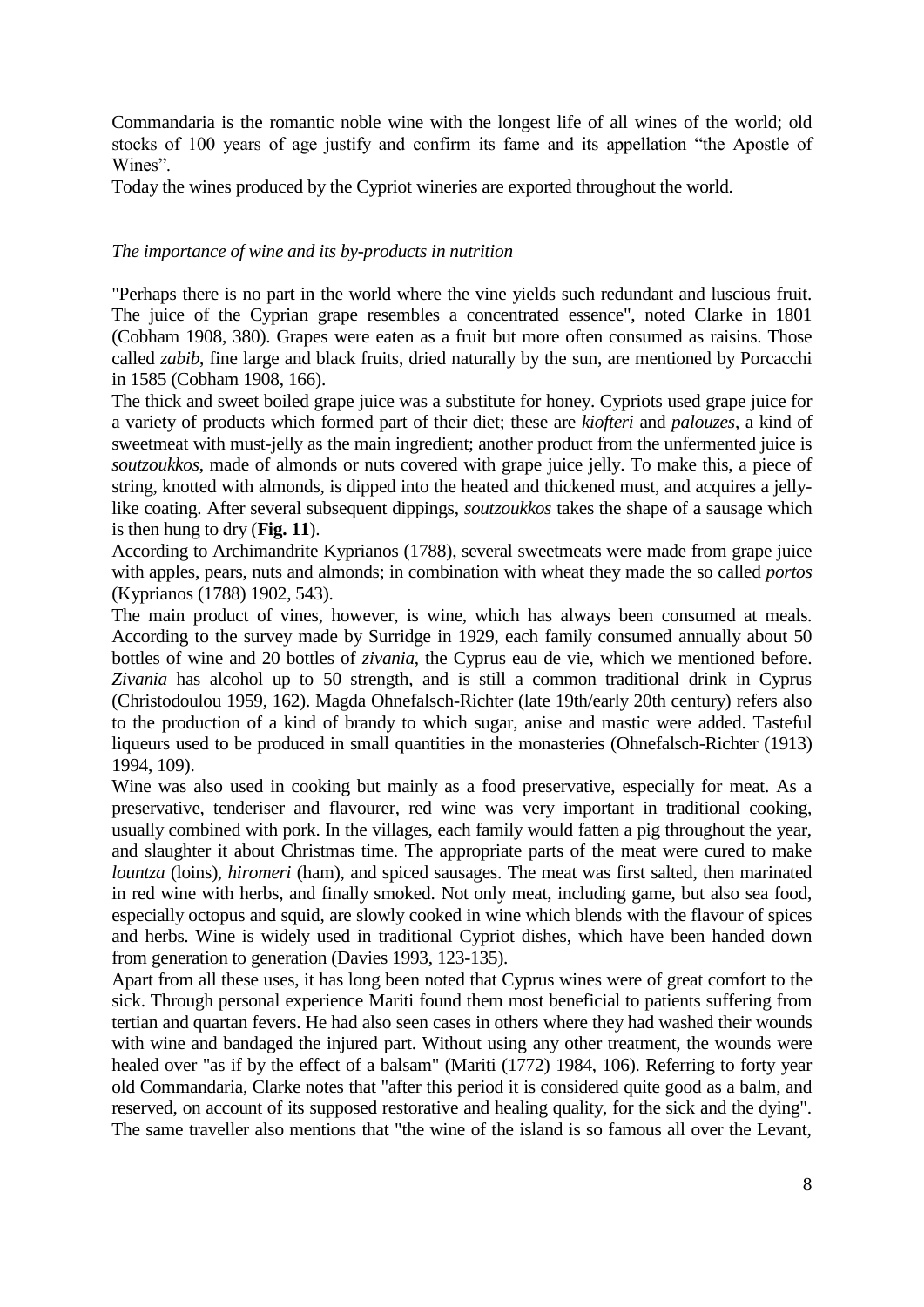that, in the hyperbolical language of the Greeks, it is said to possess the power of restoring youth to age, and animation to those who are at the point of death" (Cobham 1908, 380).

# *The cultural aspect of wine, its role in traditional customs and rites*

Because of its very long history on the island and its importance in everyday life, wine is closely connected with the mentality and customs of the people. Van Bruyn (1683) claimed that it was possible to find wine up to a hundred years old, "for when a father marries his child he presents him with a vessel of the best wine he has, and whenever this is tapped it is refilled with a like quantity of wine of the same kind, so that it always keeps its first goodness, and the older it is the better it is" (Cobham 1908, 243).

The oldest and best wine was kept for the most important events in a family's life. Mariti tells us that it was customary on the birth of a child for the father to bury a jar full of wine well sealed. This was kept until the day of his or her marriage, when it was served at the wedding feast, and distributed among relatives and friends (Mariti (1769) 1971, 116).

Wine was also closely related to religious customs and rites.

Protector of the vines in the area of Amathus near Limassol was Saint Tychon, to whom the following miracle is attributed:

While cultivating the Saint's vineyard, workmen threw away the dry vine cuttings. Tychon grasped one of them and stuck it in the soil, praying to God to give it the juices of life, fertility, sweetness and untimely ripeness of the grapes. His wish was granted and since then it is believed that on the nameday of Saint Tychon, the 16<sup>th</sup> of June, the miracle is repeated in the same area. Although it is not the season of the grape harvest, during the Mass grapes acquire colour and sweetness so that they can be used for Holy Communion.

Commandaria was and continues to be provided to the Church for Holy Communion. In this case it is called *nama* and symbolizes the blood of Jesus Christ.

It is a common practice to serve wine after funerals, together with bread, olives and cheese. The head of the new-born child was traditionally smeared with a mixture of salt and wine in the belief that it would become healthy and prudent (Farmakides 1938, 130-131).

So, a person was in touch with wine from the very beginning of his life to the very end, since even the bones of the dead, when exhumed, were washed with Commandaria.

## *Epilogue*

Wine is a gift of Gods and a product of man´s toil. It has accompanied the lives of men, both rich and poor, for thousands of years as a favourite drink but also as a food preservative, tenderiser and flavourer. Wine inspires euphoria and a sense of well-being.

Vineyards are a characteristic feature of the Mediterranean landscape.

Wine-making is both a science and an art. Furthermore, wine is closely connected with religious beliefs, customs and rites. It is part of our Mediterranean and European culture.

Euphrosyne Rizopoulou - Egoumenidou Associate Professor Department of History and Archaeology University of Cyprus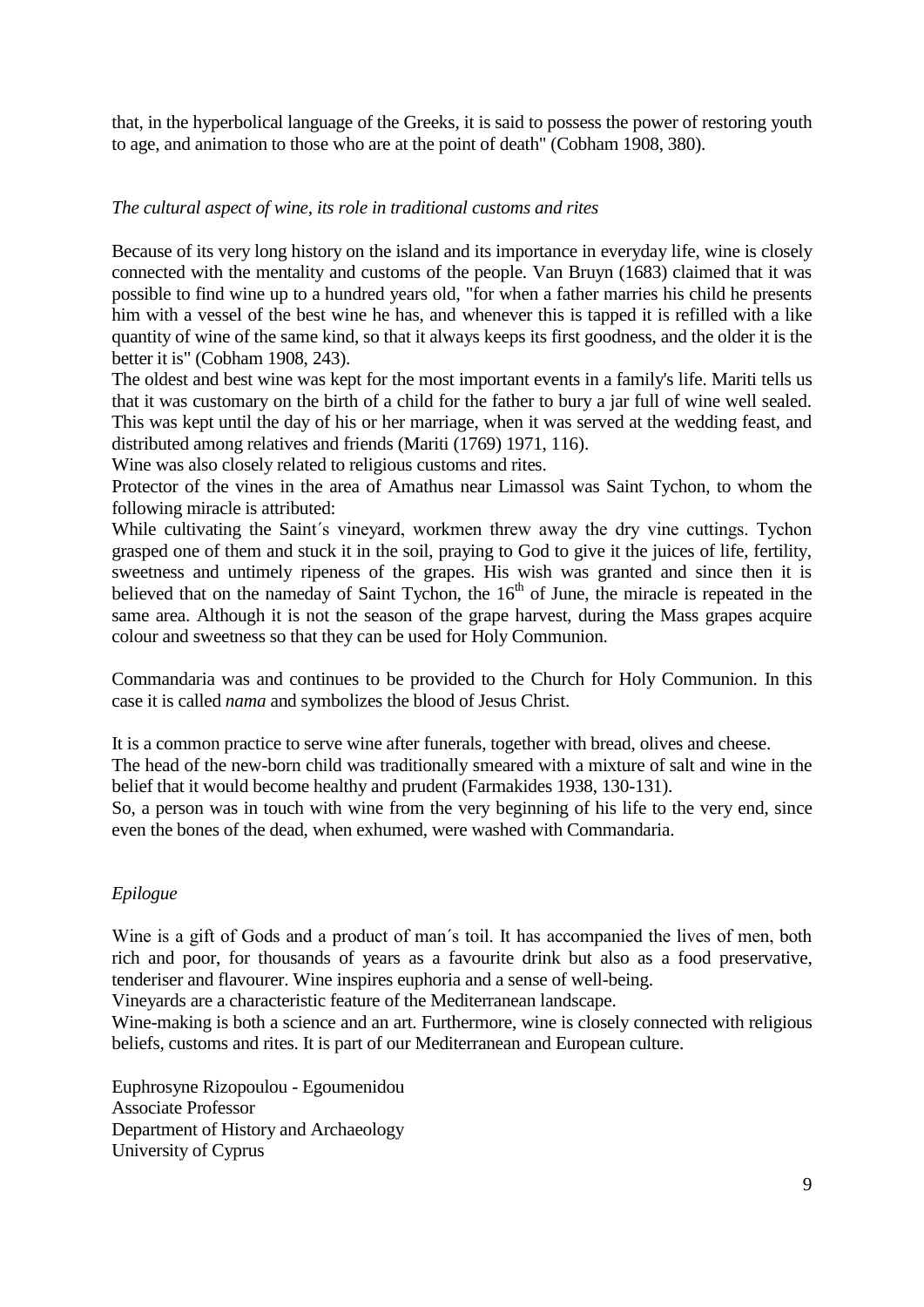### BIBLIOGRAPHY

Angelides 1996: S. Angelides, "The Cyprus economy under British rule (1878-1960)", in V. Karageorghis and D. Michaelides (eds.), *The development of the Cypriot economy from the Prehistoric period to the present day.* Nicosia 1996, pp. 209-230.

Christodoulou 1959: D. Christodoulou, *The evolution of the rural land use pattern in Cyprus.*  Bude, Cornwall, England 1959.

Cobham 1908: C.D. Cobham, *Excerpta Cypria. Materials for a history of Cyprus.* Cambridge 1908.

Davies 1993: G. Davies, "Wine in Cyprus cooking", in *Vines and wines of Cyprus. 4000 years of tradition.* Limassol 1993, pp. 123-135.

Farmakides 1938: Ξ.Π. Φαρμακίδης, *Κυπριακή Λαογραφία*. Limassol 1938.

Galet 1993: P. Galet, "The Vines of Cyprus", in *Vines and wines of Cyprus. 4000 years of tradition.* Limassol 1993, pp. 61-71.

Georghallides 1985: G.S. Georghallides, *Cyprus and the Governorship of Sir Ronald Storrs: the causes of the 1931 crisis.* Nicosia 1985.

Hildyard 2001: R. Hildyard, "John Dwight", in M. Snodin and J. Styles, *Design and the decorative arts: Britain 1500-1900.* Victoria and Albert Museum Publications. London, pp. 128- 129.

Karageorghis 1993: V. Karageorghis, "The history of wine in Cyprus – A brief survey", in *Vines and wines of Cyprus. 4000 years of tradition.* Limassol 1993, pp. 31-45.

Karamichalis 1993: L.S. Karamichalis, ""Introduction", in *Vines and wines of Cyprus. 4000 years of tradition.* Limassol 1993, pp. 7-9.

Korre – Zografou 2000: Κ. Κορρέ – Ζωγράφου, *Τα κεραμεικά του Τσανάκ Καλέ 1670 – 1922 και η μετά το '22 διασπορά των Μικρασιατών κεραμιστών.* Athens 2000.

Kyprianos (1788) 1902: Αρχιμανδρίτης Κυπριανός, *Ιστορία χρονολογική της νήσου Κύπρου*. Venice 1788 (repr. Nicosia 1902).

Kyriazis 1931: Ν.Γ. Κυριαζής, "Η οινοπαραγωγή της Κύπρου", Κυπριακά Χρονικά 8, 1931, pp. 283-309.

Lusignan 1580: *Description de toute l´isle de Chypre... par R. Pere F. Estienne de Lusignan de la Royale maison de Chypre...* (Les Editions L´Oiseau). Paris 1580.

Mariti (1769) 1971: G. Mariti, *Travels in the island of Cyprus. Translated from the Italian [1769] by C.D. Cobham.* London, 1895, 1909, 1971.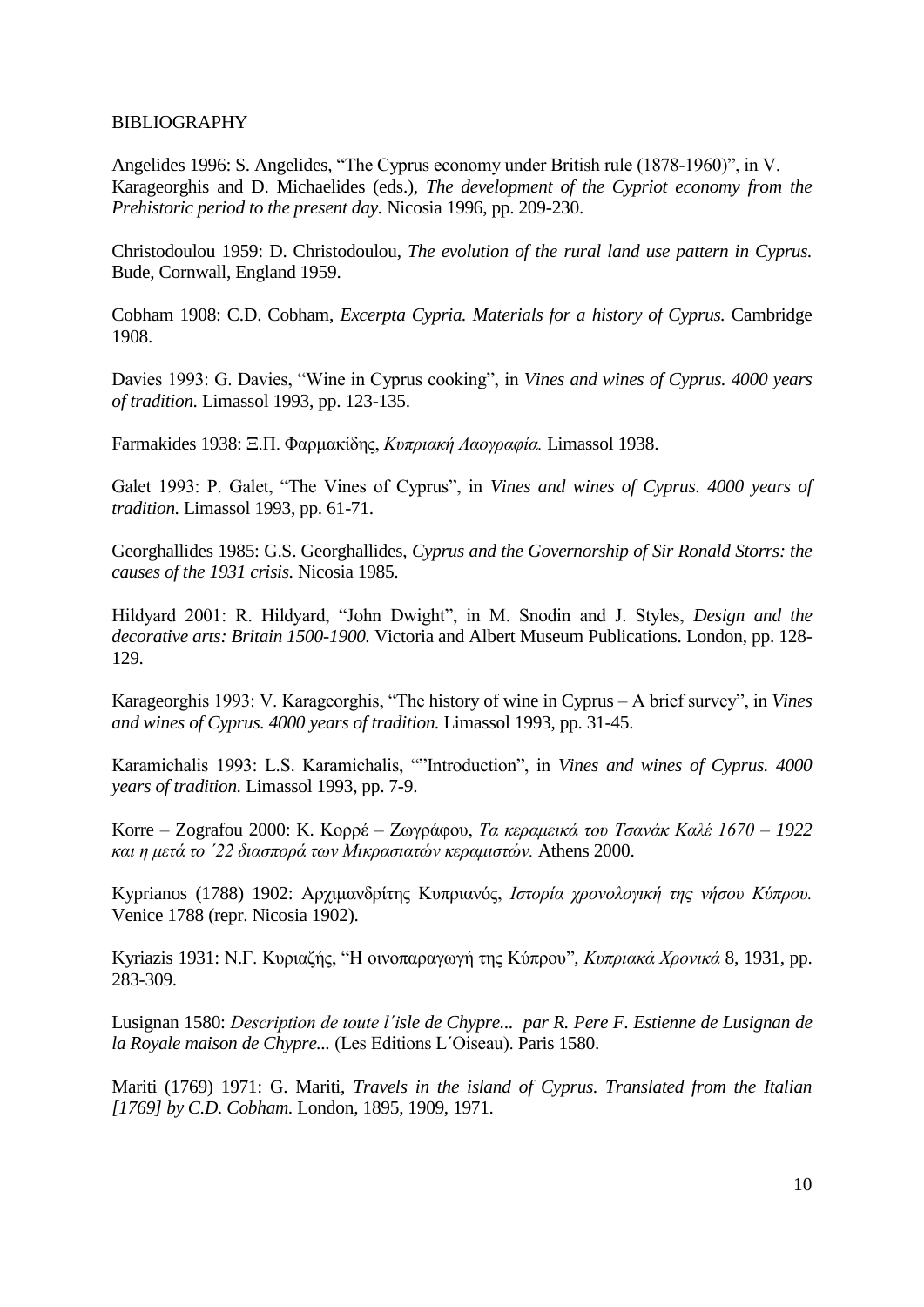Mariti (1772) 1984: G. Mariti, *Wines of Cyprus. A study by Giovanni Mariti Correspondent Member of the Academy of Agricultural Experts of Florence, MDCCLXXII. Translated by Gwyn Morris.* New edition designed and illustrated by A. Nicolas. Athens 1984.

Michaelides 1992: D. Michaelides, *Cypriot mosaics.* Nicosia 1992.

Ohnefalsch – Richter (1913) 1994: M. Ohnefalsch – Richter, *Griechische Sitten und Gebräuche auf Cypern.* Berlin 1913. Greek translation by Anna Marangou, Nicosia 1994.

Papadopoullos 1980: Θ. Παπαδόπουλλος (ed.), *Προζενικά Έγγραφα του ΙΘ'αιώνος*. Nicosia 1980.

Pouradier Duteil – Loizidou 1991: A. Pouradier Duteil – Loizidou, "État général du commerce de l'ile de Chypre 1776-1781", *Επετηρίς του Κέντρου Επιστημονικών Ερευνών* XVIII, 1991, pp. 301-335.

Psaras 1993: P. Psaras, "Commandaria "The Apostle of wines"", in *Vines and wines of Cyprus. 4000 years of tradition.* Limassol 1993, pp. 91-105.

Rizopoulou – Egoumenidou 1989: Ε. Ριζοπούλου – Ηγουμενίδου, "Η αμπελοκαλλιέργεια και οι παραδοζιακοί ληνοί ηης Κύπροσ", *Τεσνολογία* 3, 1989, pp. 20-22.

Rizopoulou – Egoumenidou 1998: Ε. Ριζοπούλου – Ηγουμενίδου, *Κινητά και ακίνητα πράγματα ηος Εςαγγέλη Πεπιζηιάνος Σούδιηος Βένεηος ηος καηά ηην Σκάλαν ηηρ Λάπνακορ.* Larnaca 1998.

Rizopoulou – Egoumenidou 2006: Ε. Ριζοπούλου – Ηγουμενίδου, *Η Εθνογραφική Συλλογή του Ομίλος Λαϊκήρ.* Nicosia 2006.

Roumbas 1993: N. Roumbas, "The viticulture of Cyprus", in *Vines and wines of Cyprus. 4000 years of tradition.* Limassol 1993, pp. 47-59.

Savile 1878: Captain A.R. Savile, *Cyprus.* London 1878.

Sinos 1984: S. Sinos, "The Folk architecture and art of Cyprus", *Report of the Department of Antiquities of Cyprus* 1984, pp. 355-374.

Vandyke Price 1993: P. Vandyke Price, "Cyprus wines as others have known and loved them", in *Vines and wines of Cyprus. 4000 years of tradition.* Limassol 1993, pp. 73-89.

### **Captions**

**Fig. 1:** Wine tasting in a Cyprus wine cellar c.1890.

**Fig. 2:** The traditional *scala* for planting vine cuttings.

Fig. 3: Saint Tryphon holding a pruning hook. 18<sup>th</sup> century wall painting in the Church of Saint George of Arpera, village of Tersefanou, Larnaca.